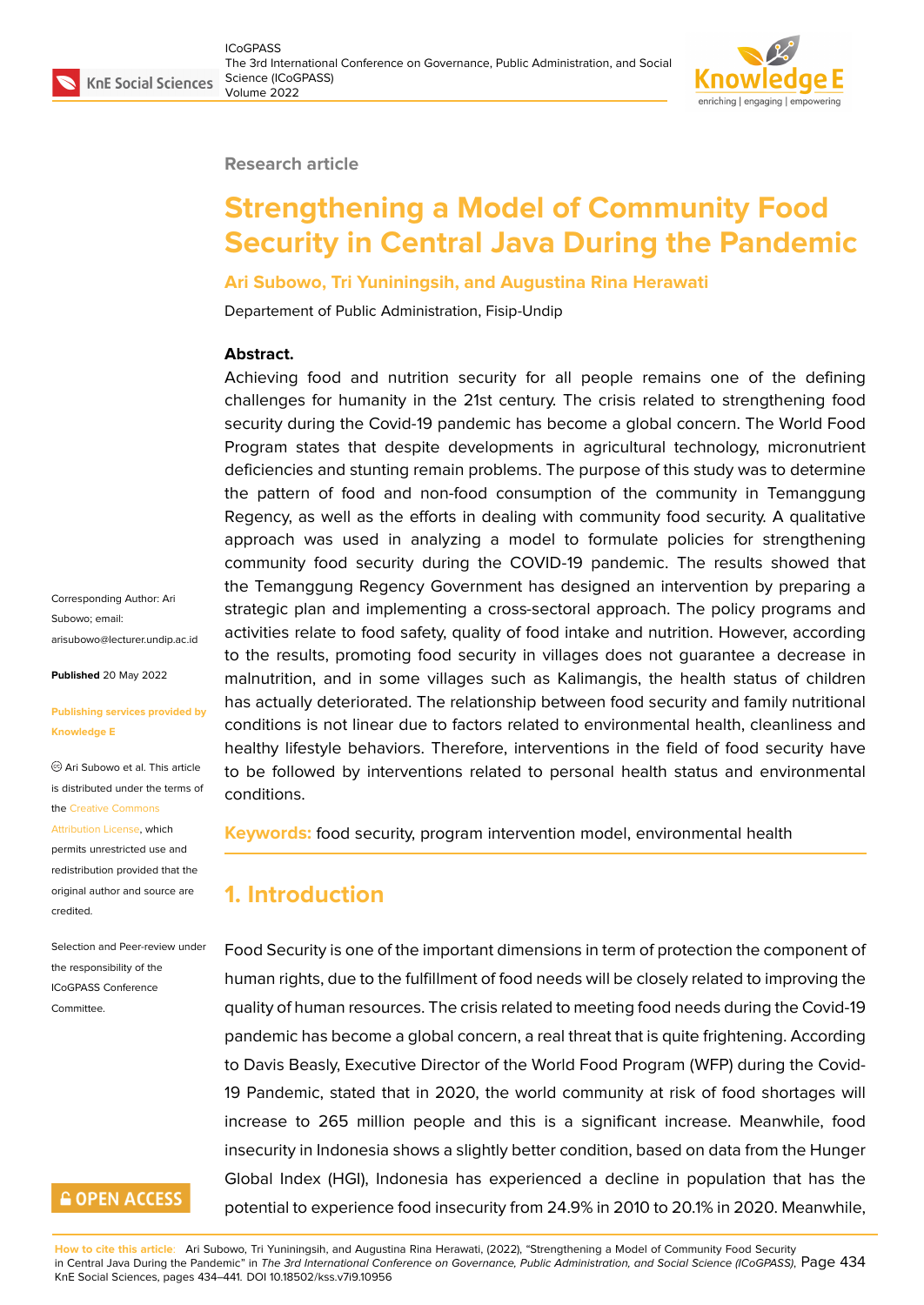**KnE Social Sciences** 



if food availability cannot be met, within a certain period of time food insecurity will occur. Food insecurity is a condition that describes the opposite of food security. While food insecurity describes the condition of the inability to obtain sufficient and appropriate food for a healthy life and good activities for a while or in the long term. Parmeshwar Udmale (2020) conditions of food insecurity or food vulnerability can conceptually be grouped into two, namely (1) Chronic food insecurity is a situation where a group of people experience a continuous inability to meet basic nutritional needs due to their inability to obtain basic food needs. The incidence of chronic food insecurity will affect households that consistently have a very limited ability to buy sufficient food needs. (2) Temporary food insecurity is a sudden but temporary decrease or disruption in the

access of residents or households to sufficient food needs. In worsening conditions, temporary food insecurity can lead to famine in a certain area due to crop failures, natural disasters and pandemics whose recovery period is quite long.

Indonesia is one of the countries that is committed to implementing the Rome Declaration on Food Security, which then stipulates Law No. 7 of 1996 concerning Food and then updated and expanded in a new law, namely Law Number 18 of 2012 concerning Food. The concept of food security in Indonesia includes aspects of safety, quality and diversity as conditions that must be met in meeting the food needs of the population in an adequate, equitable and affordable way for people's purchasing power. Food must always be available in sufficient, safe, quality, nutritious and diverse manner at a price that is affordable by the people's purchasing power, and does not conflict with the religion, belief, and culture of the community. Food security is an important part of agricultural development in Indonesia. considering that Indonesia is a country with a large population so that it requires adequate food availability from agricultural products (BPOM, 2012). One of the most popular types of food known as a staple food is rice. The position of rice in spending for household consumption is still prominent, especially in low-income families. Low-income families will generally use their income to meet their basic needs, namely food which is analogous to rice (Marwanti, 2002).

In the last 5 years, food availability in all districts in Central Java has improved significantly. If the FSVA map in 2009 still shows red in some districts, in 2017 all districts are already green, although with varying densities. During the pandemic, the FSVA data above becomes one of the references in determining social restriction policies in an area. The issue of food security during a pandemic cannot be taken lightly. This is evidenced by the holding of several coordination meetings of relevant stakeholders in anticipating the possibility of the collapse of the fortress of food security in Indonesia during the pandemic. There are three main indicators used in the preparation of the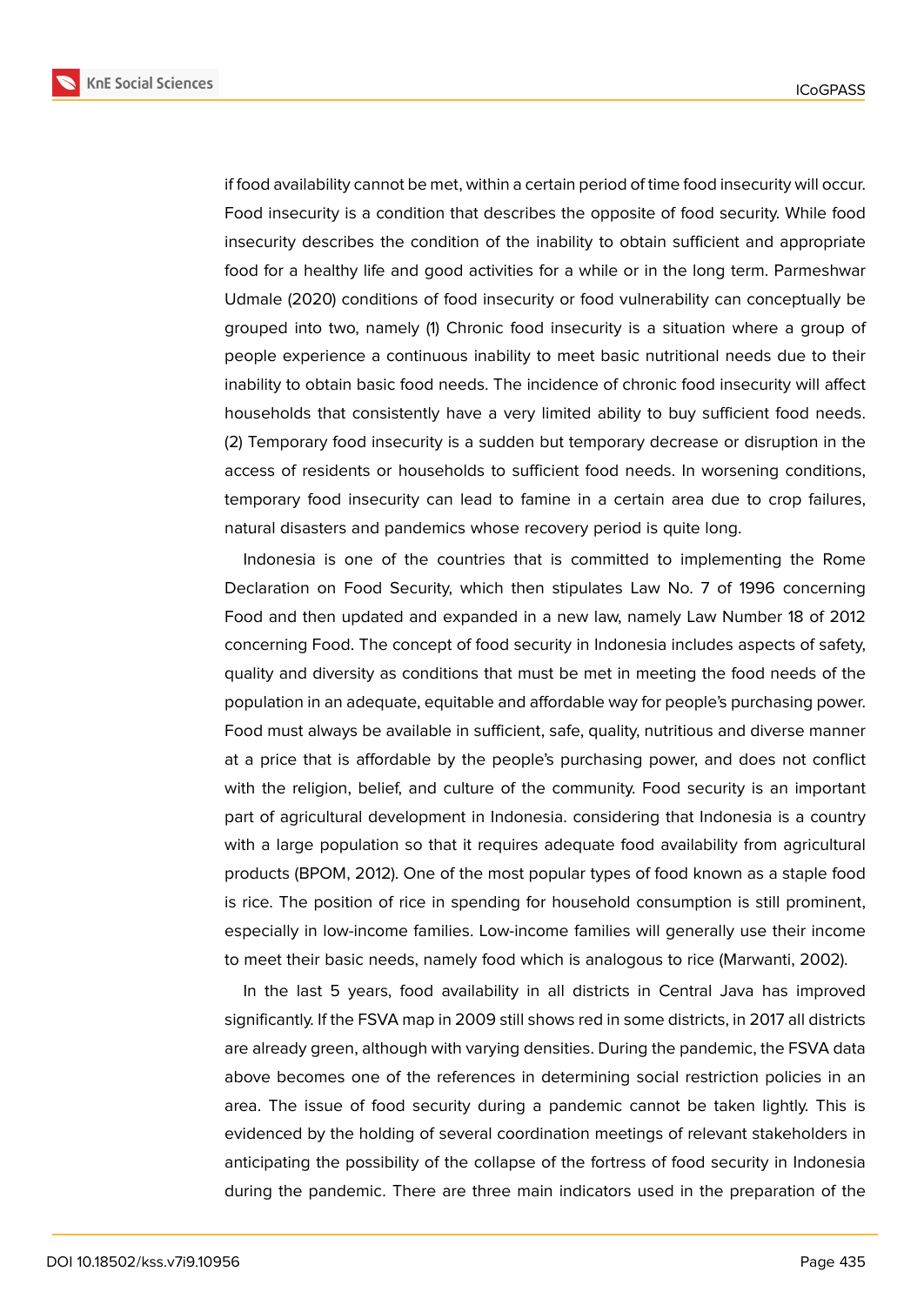**KnE Social Sciences** 



food security map, namely the availability, affordability, and utilization of food. Food affordability is considered to be the most significant variable affected during the pandemic because it is related to food distribution, people's ability and purchasing power. The Food and Agriculture Organization (FAO) said that the impact of the COVID-19 pandemic could lead to a new food crisis due to the delay in food distribution due to social restrictions imposed in most regions. In addition, the decline in people's per capita income also has an impact on affordability to access food. The results of a survey conducted by BPS stated that the poor and vulnerable to poverty in Indonesia have experienced a drastic increase due to the COVID-19 pandemic. This of course will have an impact on people's accessibility to food.

This study aims to identify and analyze community food and non-food consumption patterns during the COVID-19 pandemic, analyze the policy model of the Temanggung Regency Government in an effort to strengthen community food security during the COVID-19 pandemic and analyze and formulate an effective food security strengthening model to support the existence of development. area during the COVID-19 pandemic.

## **2. Methodology**

This research is a descriptive-analytic study that is used to obtain a systematic, factual and accurate description of the facts of the relationship between the phenomena being investigated. While the focus of this research is to obtain data on the Model for Strengthening Community Food Security in the Pandemic Era in Temanggung Regency. The majority of the variables analyzed will be related to the affordability of the community in accessing food which will later be linked to the poverty rate that occurred during the COVID-19 pandemic. Data collection techniques were carried out by means of secondary data studies, including the Temanggung Regency RPJMD, Strategic Plan of the Food Security Service and FGDs were conducted on community group in several District in Temanggung Regency.

## **3. Results**

#### **3.1. Food and Non-Food Consumption Pattern**

Based on data from the National Socio-Economic Survey (Susenas) conducted by the Central Statistics Agency every year, it is known that the average monthly per capita expenditure for food and non-food groups in Temanggung Regency continues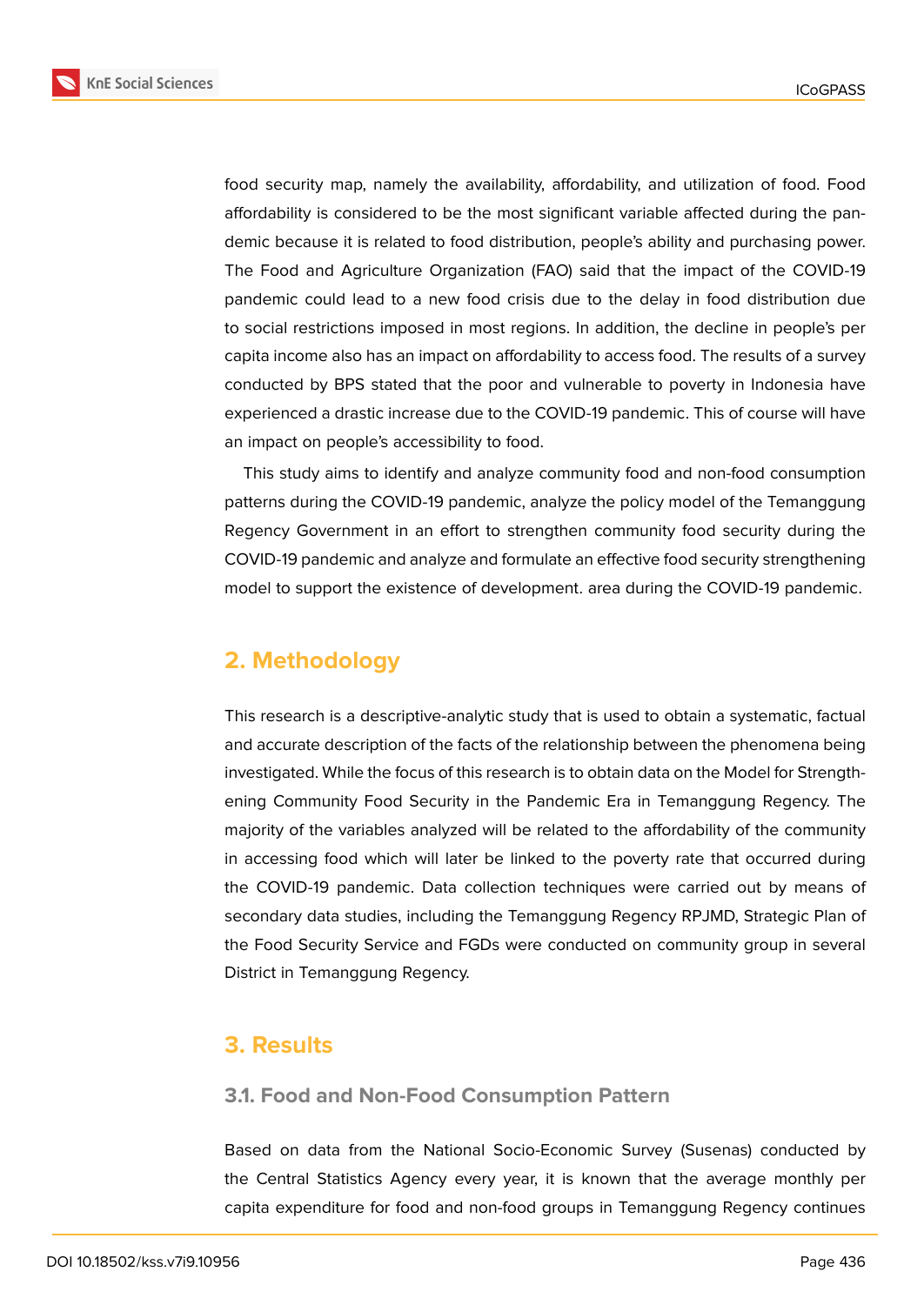

to increase. In 2020 the average monthly expenditure per capita is Rp. 681,806,- an increase of 3.64 percent from the previous year which amounted to Rp. 657,837,-. For the food group, Rp. 346,581,- or 50.83 percent, while the remaining 49.17 percent for non-food amounting to Rp. 335.225,-. This increase in per capita expenditure certainly shows an increase in people's income as well as illustrates an increase in community welfare and the success of development in Temanggung.

From the Susenas data, there are 14 types of expenditure on food, namely grains, tubers, fish/shrimp/squid/shellfish, meat, eggs and milk, vegetables, nuts, fruits, oil and coconut, beverage ingredients. , spices, other consumption, food and beverages, and the last is tobacco/betel (cigarettes). In 2020 the highest food expenditure in Temanggung Regency was processed food and beverages, which amounted to 29.27 percent, then the second rank was expenditure on grains at 14.76 percent and the third was consumption expenditure for tobacco/betel (cigarettes) of 10. .98 percent. In contrast to ten years ago, in 2009 to be exact, grains still ranked first with a percentage of 22.07 percent, beating ready-to-eat food and beverages which amounted to 20.53 percent. While cigarettes are still the same in third place with a percentage of 9.11 percent.

Consuming ready-to-eat food and beverages turned out to be the most preferred choice in Temanggung in meeting their food needs, and the habit of consuming tobacco or cigarettes was actually greater than consuming vegetables. Prepared food and drinks are food and drinks that are not prepared/cooked by households, but can be directly consumed both inside and outside the home, such as in stalls, at the office or at school. The consumption pattern of the Temanggung community is certainly influenced by various factors such as economic, social and local cultural conditions. Seeing this, then what if it is associated with the health condition of the Temanggung community.

Based on Susenas data, the percentage of the population who experienced health complaints in 2020 seemed to increase compared to the previous year. In 2017 the percentage of the population experiencing health complaints was 29.70 percent, while in 2020 it was 32.05 percent, and the percentage of morbidity increased from 11.21 percent in 2017 to 13.76 percent in 2020. Buying finished food and drinks is indeed more practical and tastier, without the hassle of cooking, not bothering to clean cooking utensils, and being able to eat whatever you want. Moreover, it is supported by the existence of food delivery applications/services that are increasingly pampering consumers. But of course there will be more money to be spent. Therefore, it is important for consumers, especially the Temanggung people to pay attention to the quality of food and beverages, cleanliness, and of course the price of the food itself. Seeing this reality, of course, it is necessary to give more understanding to the people of Temanggung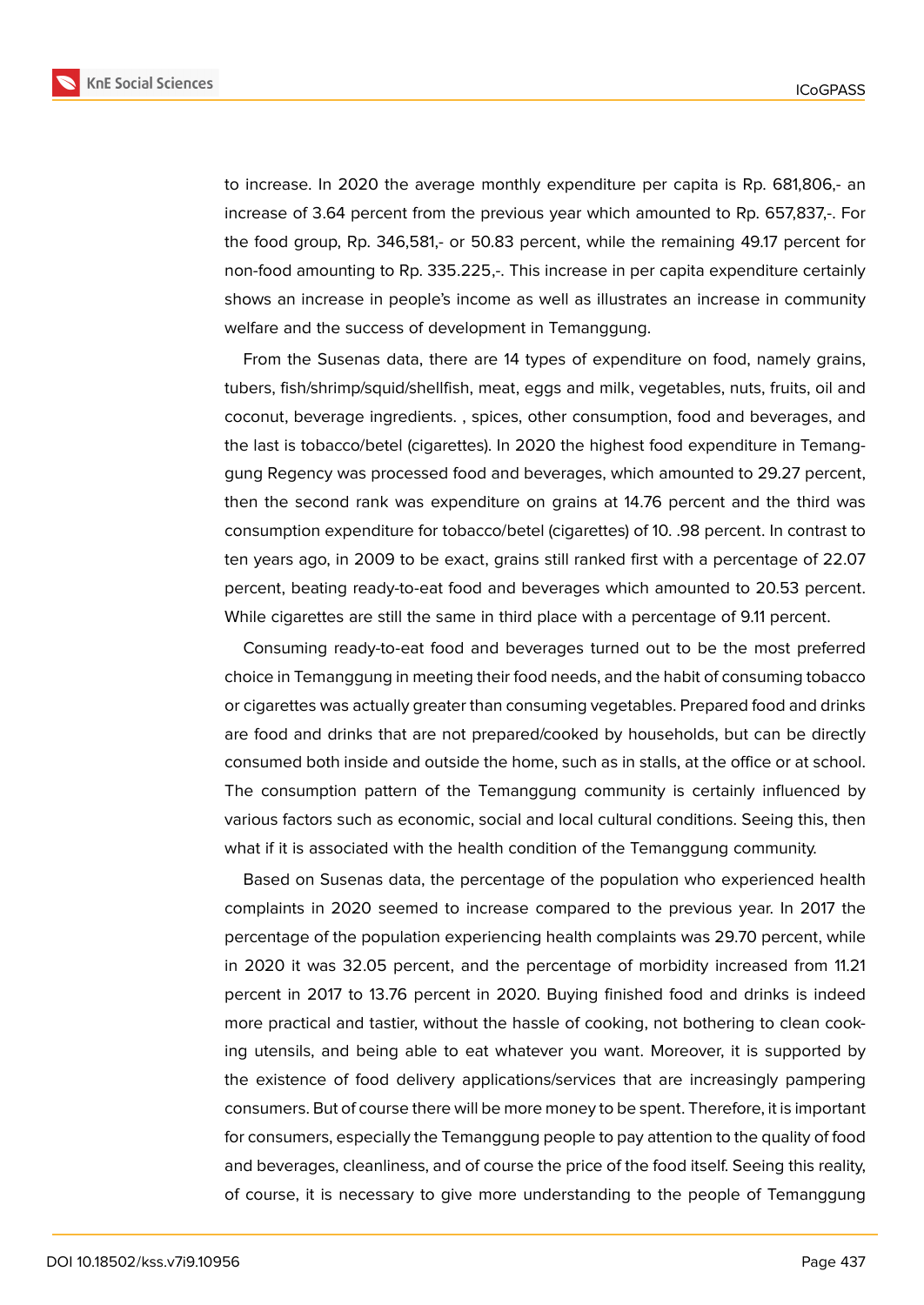

about the importance of healthy food consumption patterns, which are better known as Diverse, Nutritious, Balanced and Safe Foods (B2SA). For this reason, awareness of healthy consumption patterns needs to be carried out from an early age, both through formal and non-formal education.

#### **3.2. Food Security Policy in Temanggung Regency**

The portrait of food security in Temanggung Regency can be seen based on four aspects of food security, namely: i) food availability; ii) food distribution; iii) food consumption; and iv) hopeful food pattern. The realization of food security in Temanggung Regency is a synergy and interaction of these four aspects. In general, food security problems in Temanggung Regency include the availability of food over time and between regions and if not anticipated properly, it has the potential to cause food insecurity, price fluctuations in several food commodities are quite sharp, consumption levels of animal foods are relatively expensive and tend to increase. has increased, the potential for local food and its processed products has not been optimally utilized through a comprehensive movement, safety issues for fresh and processed food (such as pesticide/drug residues in vegetables and fruit, harmful ingredients in fish) have so far been under-touched, and the integration of programs and activities between OPD related to food security matters is not yet optimal. One of the indicators used to map consumption patterns is the expected food pattern score (PPH). The PPH score shows the diversity of people's food consumption, where the more diverse, the higher the PPH score. Until mid-2017, the PPH score for Temanggung Regency was 78.87. This PPH achievement is still far from the PPH score target of 90, so it can be said that the diversity of community consumption patterns in Temanggung Regency is not optimal. Policy recommendations for achieving food security in Temanggung Regency emphasize institutional strengthening, food diversification, and support for local processed food R&D.

#### **3.3. Model of Strengthening Food Security**

**First**. Strengthening institutions, increasing coordination and synergy across sectors in managing the availability and handling of food insecurity, distribution, prices and food reserves as well as food consumption and security. The strengthening of food security institutions is carried out through the synergy of the central government, provincial government, Temanggung district government, the private sector, and the community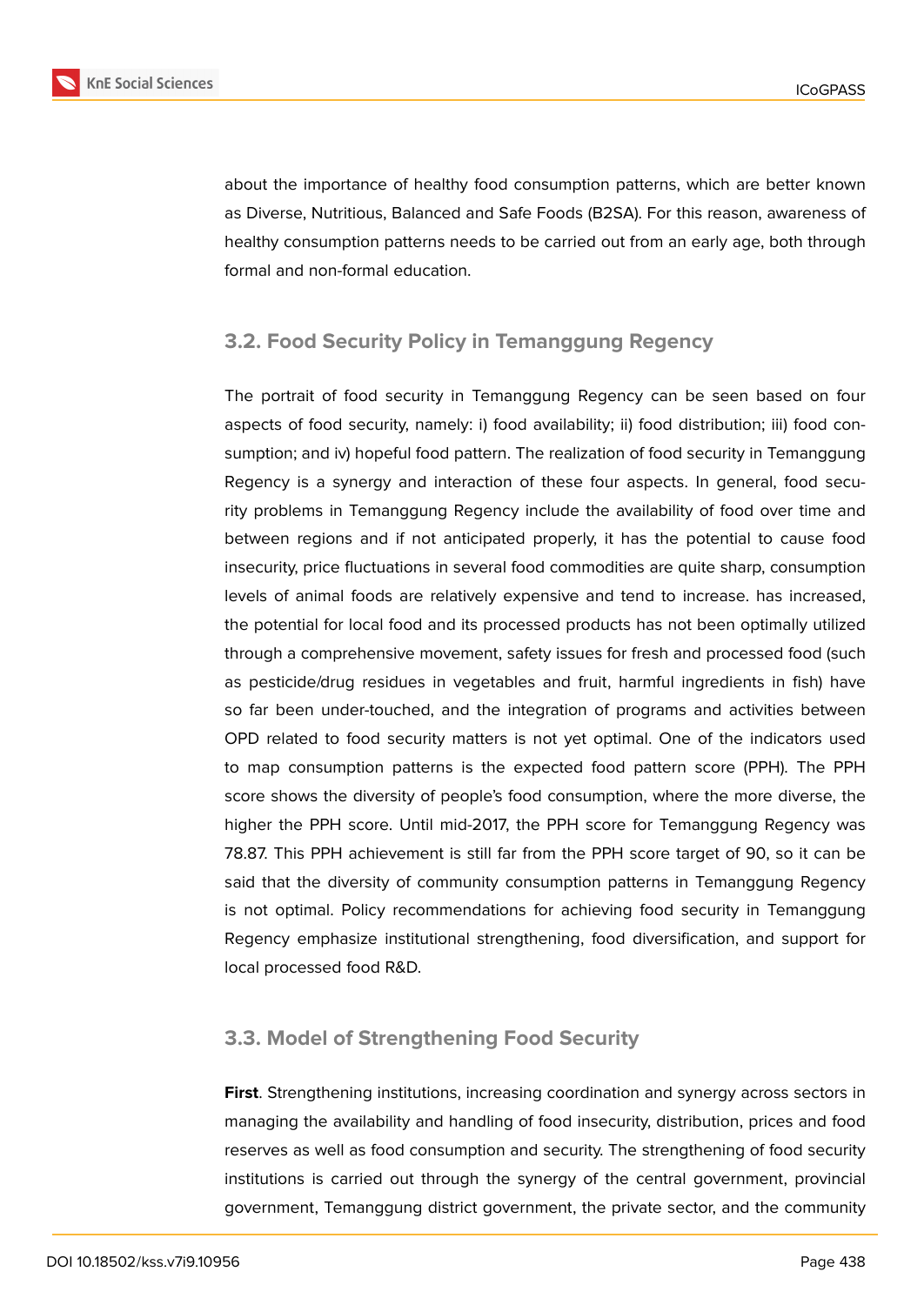**KnE Social Sciences** 



from the district to the village level. The Temanggung Regency Government should continue to strive to socialize these institutions and encourage active participation of the private sector and the community so that they have the widest opportunity to play a role in realizing food security in Temanggung Regency. In accordance with its duties, the central government plays a role in facilitating the creation of conducive conditions through the establishment of macro policies that are directly and indirectly related to the realization of national food security. Meanwhile, local governments provide opportunities for the public and the private sector to contribute to the realization of regional food security and must rely on local food resources that contain diversity and must be avoided as far as possible depending on food imports/food imports.

**Second.** The Temanggung Regency Government needs to issue policies that are oriented towards spurring rural economic growth (farmers) while increasing regional food production through diversification of food commodities. Policy instruments that can be carried out are in the form of guidance on modern agricultural cultivation through commercial oriented agricultural mechanization (agribusiness), so as to increase farm productivity and provide benefits for farmers. Policy support can also be provided through increasing farmers' access to credit and improving the quality of credit services through soft loans to improve storage, transportation, and marketing of agricultural products. Meanwhile, access to important production inputs such as fertilizer can be realized by re-implementing the fertilizer subsidy policy.

**Third.** Increased support for research and development of local food. The existence of research and development to spur the productivity of local non-rice commodities is very necessary considering the dependence of the government and the people of Temanggung Regency on one of the food commodities, namely rice. With the R&D of processed food, the diversity of processed food can be carried out, so that people can get used to consuming daily food from various types of processed food. Innovations resulting from these R&D activities can be disseminated through empowering local communities by fostering community creativity in producing and consuming various types of processed food.

## **4. Conclusions**

Food Security is one of the important dimensions in term of protection the component of human rights, due to the fulfillment of food needs will be closely related to improving the quality of human resources. The crisis related to meeting food needs during the Covid-19 pandemic has become a global concern,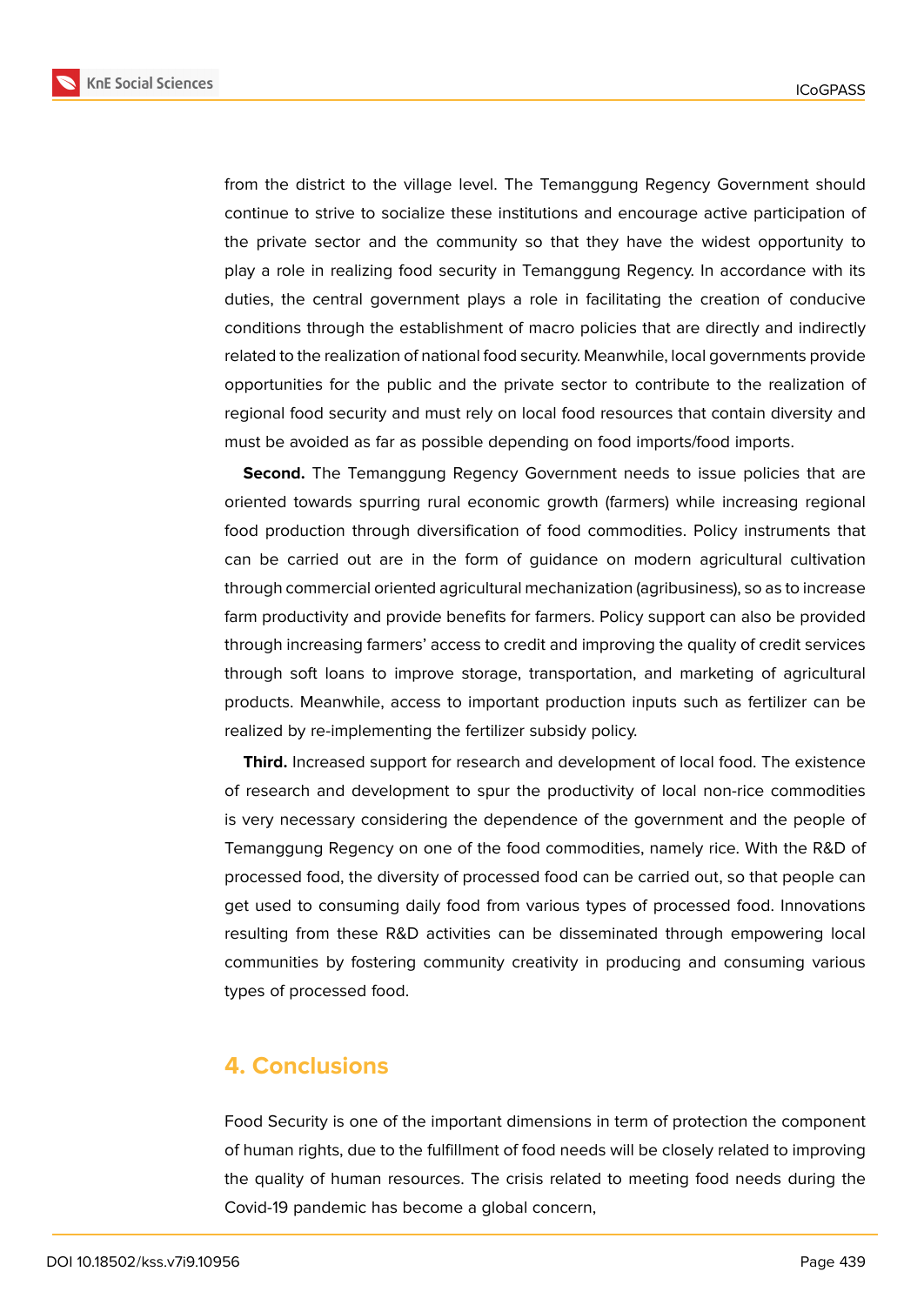



Based on data from the National Socio-Economic Survey (Susenas) conducted by the Central Statistics Agency every year, it is known that the average monthly per capita expenditure for food and non-food groups in Temanggung Regency continues to increase. Consuming ready-to-eat food and beverages turned out to be the most preferred choice in Temanggung in meeting their food needs, and the habit of consuming tobacco or cigarettes was actually greater than consuming vegetables.

The portrait of food security in Temanggung Regency can be seen based on four aspects of food security, namely: i) food availability; ii) food distribution; iii) food consumption; and iv) hopeful food pattern. The strengthening of food security institutions is carried out through the synergy of the central government, provincial government, Temanggung district government, the private sector, and the community from the district to the village level. Policy instruments commercial oriented agricultural mechanization (agribusiness), so as to increase farm productivity and provide benefits for farmers.

## **Acknowledgements**

The publication includes the results of work supported the funding from Public Administration Departement, Faculty of Social and Political Sciencs, Diponegoro University.

## **Conflict of Interest**

The authors have no conflict of interest

## **References**

- [1] Asian Development Bank. Agricultural biotechnology, poverty reduction and food security. Manila: Asian Development Bank; 2015.
- [2] Asian Development Bank. Indonesia: Strategic vision for agriculture and rural development. Manila: Asian Development Bank; 2016.
- [3] Food and Agricultural Organization. Trade reforms and food security: Conceptualizing the linkages. Rome: FAO; 2015.
- [4] Poesponegoro MD, Notosusanto N. Sejarah nasional Indonesia: Zaman Jepang dan zaman Republik Indonesia. PT Balai Pustaka; 2008.
- [5] Policy and Planning Division of Ministry of Agriculture and Forestry. Food security and food self-sufficiency in Bhutan. Bhutan; 2010.